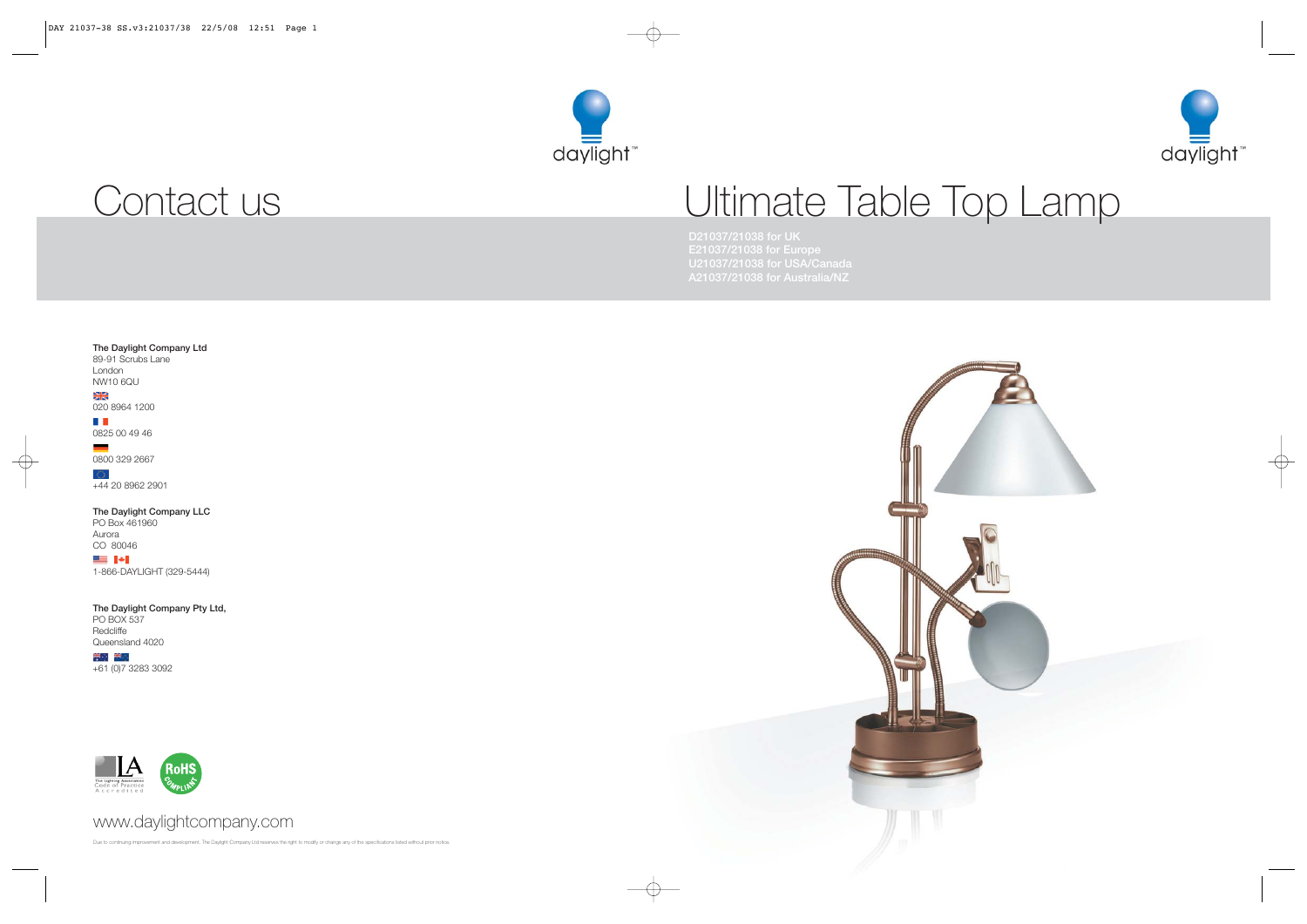### Ultimate Table Top Lamp<br>
Technical information



| Replacement<br>bulb/tube code                                            | Daylight™<br>Light source   Equivalent | <b>Tungsten</b>  | Average<br><b>Lumens</b> | Average<br><b>Lux (26cm)</b> | <b>Electronic</b><br><b>Ballast</b> | Lens<br><b>Diameter</b> | Lens<br><b>Material</b> | <b>Magnifications</b> | Optional<br><b>Lens</b> | <b>Height</b>     | Weight       |
|--------------------------------------------------------------------------|----------------------------------------|------------------|--------------------------|------------------------------|-------------------------------------|-------------------------|-------------------------|-----------------------|-------------------------|-------------------|--------------|
| D15200 for UK/Europe<br>U15200 for USA/Canada<br>A15200 for Australia/NZ | 20w<br>(included)                      | 100 <sub>w</sub> | 1200lm                   | 2300                         | $Yes*$                              | 130mm<br>5"             | Acrylic                 | 3 Diopt./1.75x        | <b>No</b>               | 600 <sub>mm</sub> | 6kg<br>13lbs |

onic ballast is integral with the bull



#### **XX** Ultimate Table Top Lamp

**Beautiful, stylish table lamp to match your home décor – designed with your crafts in mind, ideal for all sorts of crafts and reading**

- **1.** 20w low heat Daylight™ bulb (100w equivalent), work in comfort for hours longer
- **2.** Rimless magnifier with 1.75X magnification for all your close-up work (13cm/5")
- **3.** Craft tray keeps everything conveniently to hand
- **4.** Chart holder keeps your designs in clear view
- **5.** Unique extendable arm for extra reach, perfect for sewing and quilting
- **6.** Craft tray is easily removable when you want it to look like a living room lamp
- **7.** Satin silver (21037) or antique (21038)

#### **Ultima Handarbeitstischleuchte**

**Formschöne, elegante Tischleuchte passend zu Ihrem Décor – speziell für Handarbeiten, ideal für alle Handarbeiten oder einfach zum Lesen**

- **1.** 20w Daylight™ Glühbirne mit geringer Hitzeentwicklung (entspricht 100w), für bequemes, ermüdungsfreies Arbeiten
- **2.** Randlose Lupe mit 1,75facher Vergrößerung für alle Ihre Feinarbeiten (13cm/5")
- **3.** Ablage bringt alles in bequeme Reichweite
- **4.** Musterhalter und Ihre Vorlagen sind immer klar in Sicht
- **5.** Spezieller, ausfahrbarer Arm für mehr Reichweite ideal für Näh- und Quiltarbeiten
- **6.** Leuchte durch Abnehmen der Ablage problemlos in Wohnzimmerleuchte umwandelbar
- **7.** Satinsilber (21037) oder Antik (21038)

#### **Lampe Prestige sur socle de table**

**Lampe au design raffiné, spécialement conçue pour les travaux d'aiguilles, idéale pour tous les travaux d'arts manuels ou la lecture** 

- **1.** Ampoule Daylight™ 20w (équivalent 100w) pour travailler confortablement
- **2.** Loupe non cerclée de puissance 1.75X pour les travaux de précision (13cm/5")
- **3.** Plateau de rangement– pour avoir tout à portée de main
- **4.** Support de travaux pour accrocher vos dessins ou patrons
- **5.** Système unique pour étendre le bras de la lampe
- **6.** Le plateau de rangement peut se retirer pour laisser place à une lampe d'intérieur stylée
- **7.** Argent (21037) ou antique (21038)

#### **Lámpara de sobremesa Prestigio**

**Lámpara de sobremesa atractiva y elegante, a juego con la decoración de su hogar: diseñada para sus manualidades, ideal para todo tipo de manualidades o simplemente para leer**

- **1.** Bombilla Daylight™ de bajo consumo de 20w (equivalente a 100w), le permite trabajar cómodamente más horas
- **2.** Lupa sin montura de 1,75X de aumento para todos sus trabajos de precisión (13cm/5")
- **3.** Bandeja organizadora: tenga todo a mano cómodamente
- **4.** Pinza para muestras: mantiene sus diseños a la vista claramente
- **5.** Brazo extensible exclusivo para un mayor alcance, perfecto para coser y bordar
- **6.** La bandeja organizadora se puede desmontar fácilmente para conseguir el aspecto de una lámpara de salón normal
- **7.** Plateado Satinado (21037) o Antigua (21038)